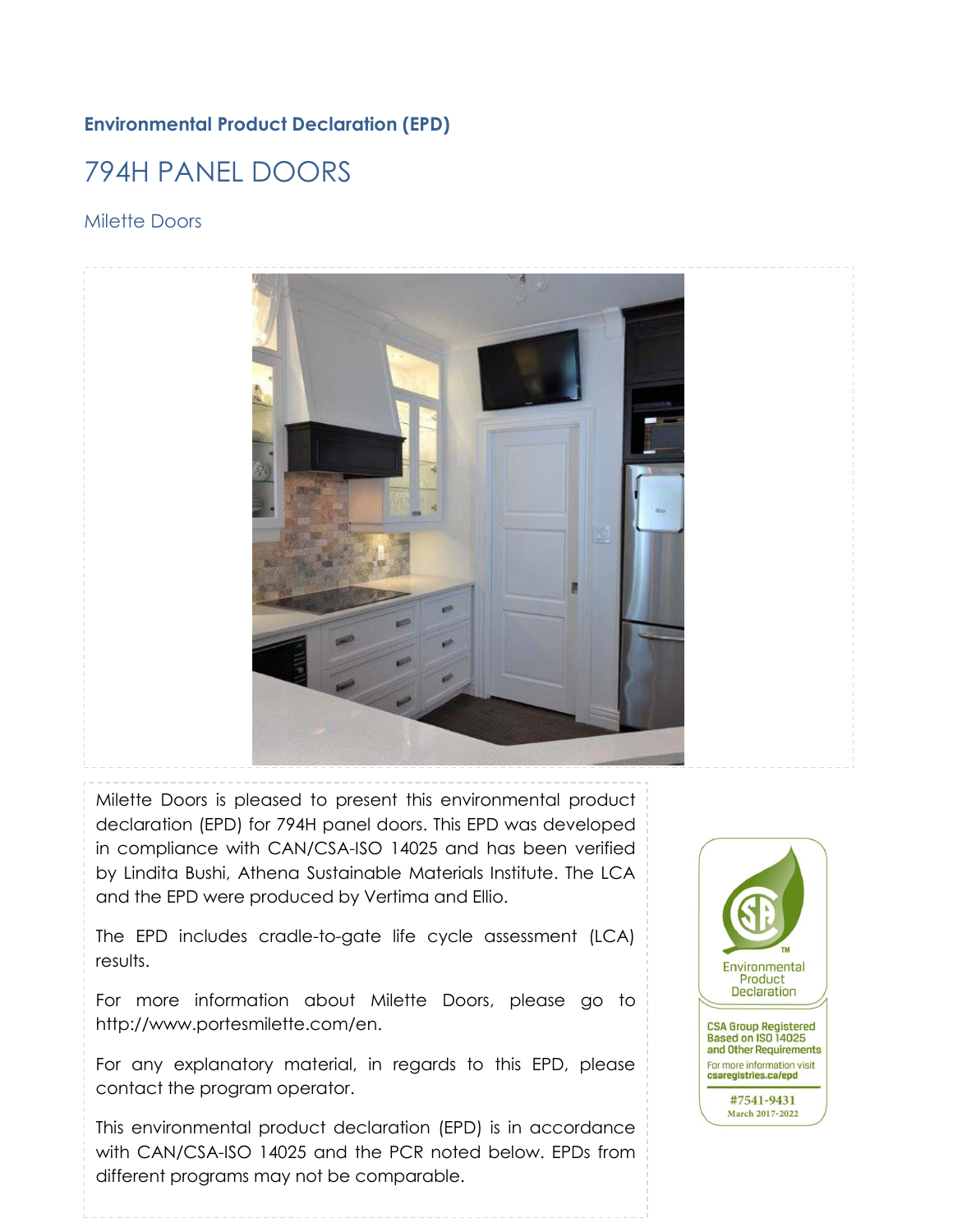| <b>PROGRAM OPERATOR</b>                                                                                                                                                                  | <b>CSA Group</b><br>178 Rexdale Blvd<br>Toronto, ON<br>Canada M9W 1R3<br>www.csagroup.org                                                                                                                                                |
|------------------------------------------------------------------------------------------------------------------------------------------------------------------------------------------|------------------------------------------------------------------------------------------------------------------------------------------------------------------------------------------------------------------------------------------|
| <b>PRODUCT</b>                                                                                                                                                                           | 794H Panel Doors                                                                                                                                                                                                                         |
| <b>EPD REGISTRATION NUMBER</b>                                                                                                                                                           | 7541-9431                                                                                                                                                                                                                                |
| EPD RECIPIENT ORGANIZATION<br><b>REFERENCE PCR</b>                                                                                                                                       | <b>Milette</b><br>$ports\cdot doors$<br><b>Milette Doors</b><br>100, avenue Industrielle<br>St-Boniface, QC<br>Canada G0X 2L0<br>Interior Architectural Wood Door Leaves v2.<br><b>ASTM International</b><br>March 2015 to February 2020 |
| <b>DATE OF ISSUE</b>                                                                                                                                                                     | <b>UNCPC 31600</b><br>March 1, 2017                                                                                                                                                                                                      |
|                                                                                                                                                                                          |                                                                                                                                                                                                                                          |
| PERIOD OF VALIDITY                                                                                                                                                                       | February 28, 2022                                                                                                                                                                                                                        |
| The PCR review was conducted by:                                                                                                                                                         | Jamie Meil, Athena Sustainable Materials Institute<br>(Chairperson)<br>Jerry Heppes Sr., Door and Hardware Institute<br>James Salazar, Coldstream Consulting                                                                             |
| This EPD and related data were<br>independently verified by an external<br>verifier, Lindita Bushi, Athena<br>Sustainable Materials Institute,<br>according to CAN/CSA-ISO<br>14025:2006 | Lindita Bushy<br>Lindita Bushi, Athena Sustainable Materials Institute                                                                                                                                                                   |

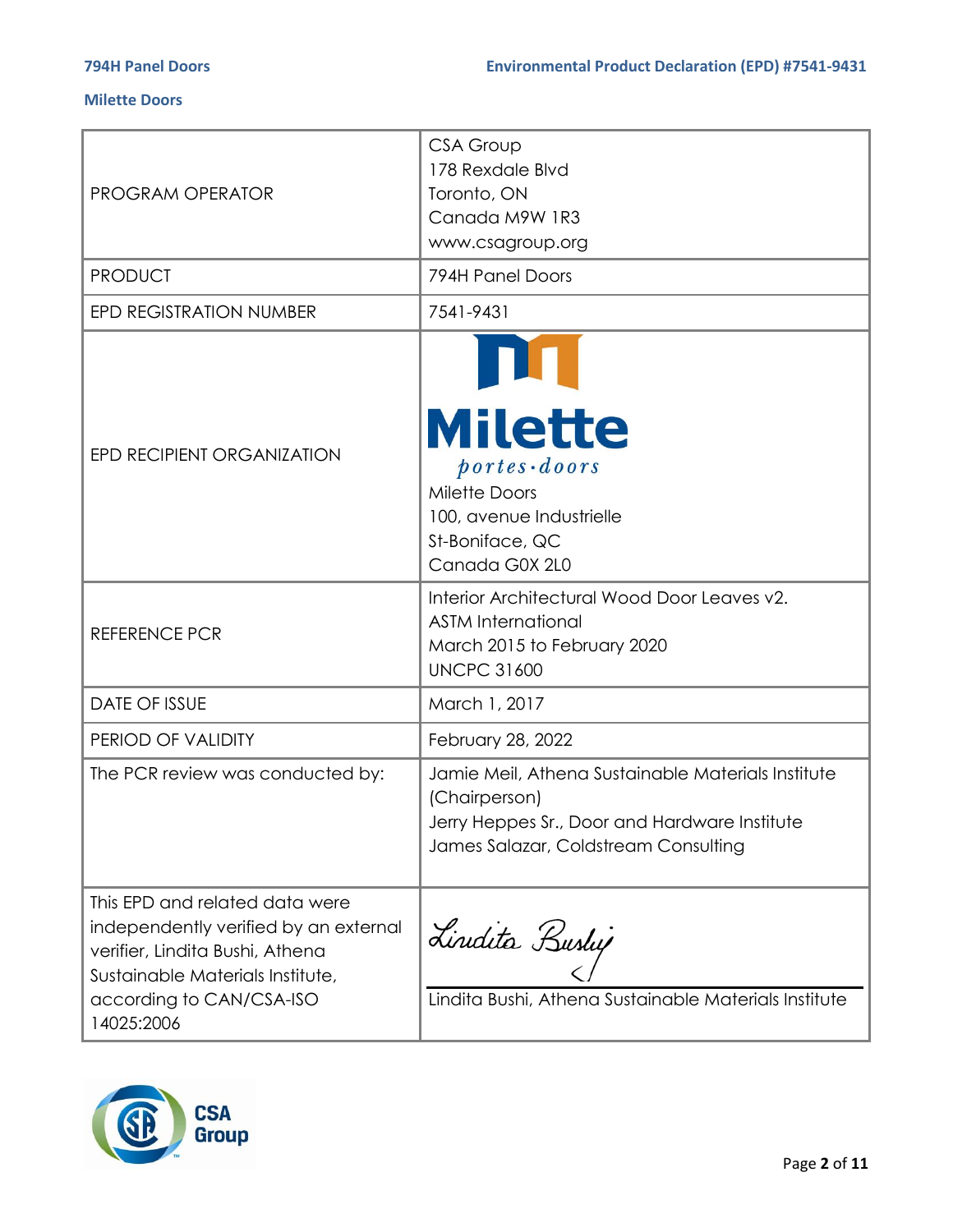## **DESCRIPTION OF MILETTE DOORS**

Milette Doors is a Canadian manufacturer of high quality doors manufactured with sustainable materials and a unique high-precision process, a devoted team of experienced wood craftsmen. This demonstrates Milette Doors' concern regarding the production of reliable and responsible products.

## **DESCRIPTION OF PRODUCT**

Panel doors are interior doors that can be used both for residential and commercial applications (e.g. dentist's office door). The product range includes over hundred different models. Nevertheless, even though the wood design at the surface of the door might differ from one model to another, the core and raw materials remain the same for the product category.

The model 794H was considered to be representative of the whole product range of panel doors.

Therefore, the underlying LCA has been conducted for a specific product, the 794H door, manufactured at Milette Doors' plant. The manufacturing plant address is 100, avenue Industrielle, Saint-Boniface, QC G0X 2L0 Canada.

794H has dimensions of 30" x 80" x 1 3/8". It is composed of two stiles, one top rail, one bottom rail, three middle rails and four panels. The 794H door does not include any of the following: edge protectors and astragals, glass, louvers, light beads and frames, applied panels, applied molding, metal insets, or blocking. The raw material input is detailed in Table 1.

| <b>Materials</b>          | Amount    | Proportion | Oven-Dry (OD) weight |
|---------------------------|-----------|------------|----------------------|
| Pine, surfaced dry lumber | 15.8 kg   | 58.9%      | 14.8 kg              |
| $MDF^*$                   | $6.18$ kg | 23.0%      | 5.9 kg               |
| FIBREX <sup>®**</sup>     | $3.79$ kg | 14.1%      | $3.6$ kg             |
| Glue                      | $0.61$ kg | $2.26\%$   |                      |
| White primer              | $0.47$ kg | 1.75%      |                      |
| <b>TOTAL</b>              | 26.8 kg   | 100%       |                      |

### **Table 1:** Material composition of 1 unit of 794H door

\* Medium Density Fiberboard

\*\* High Density MDF

794H panel doors do not comply with any particular standard or other product specifications.

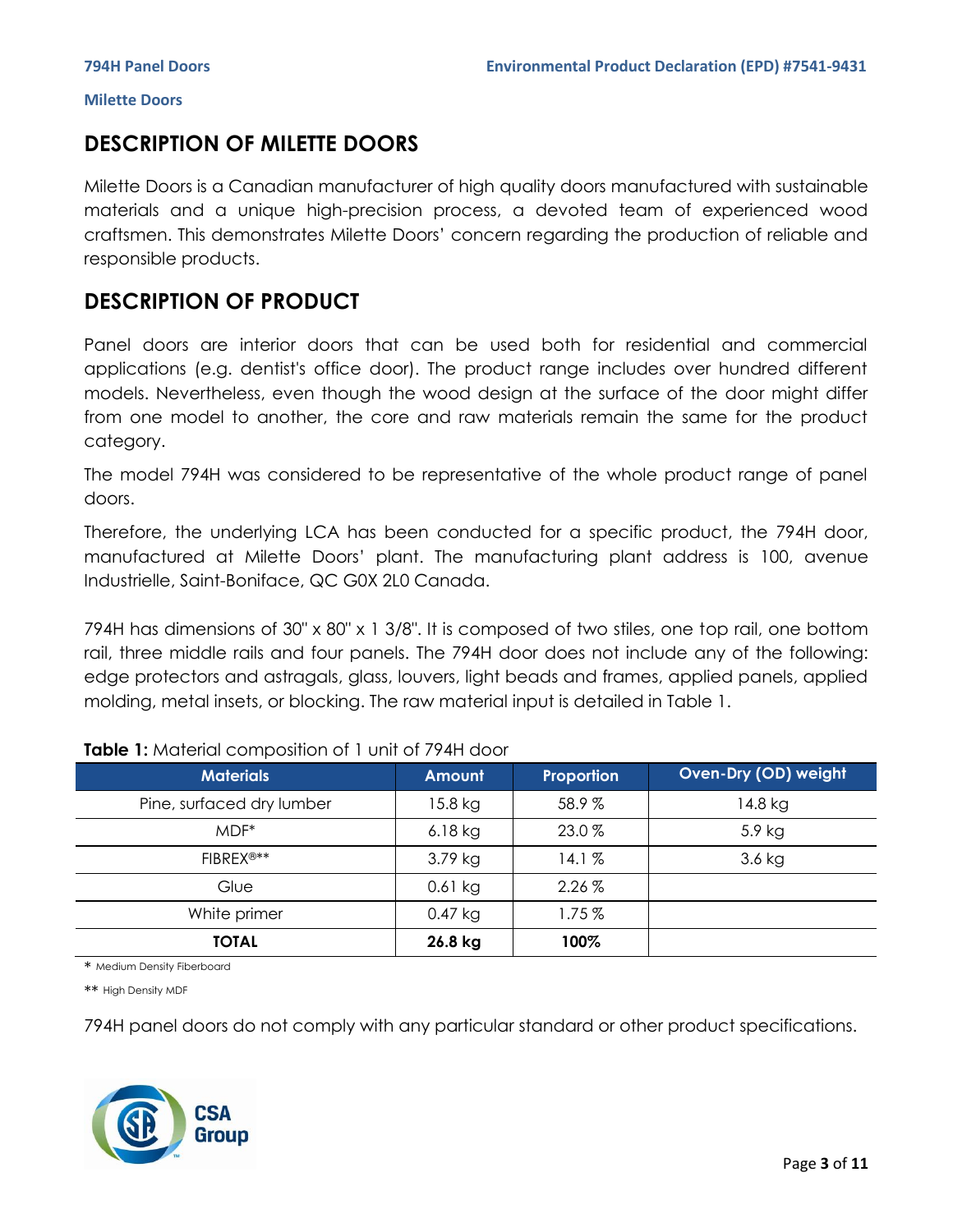## **SCOPE OF EPD**

### **Reference flow and declared unit**

The PCR suggests a declared unit of 1 panel door leaf. **Table 2** presents the reference flows associated to the declared unit, one 794H panel door leaf.

| <b>Description</b>         | <b>Value</b>                            | <b>Unit</b>     |
|----------------------------|-----------------------------------------|-----------------|
| Declared Unit              |                                         | Panel door leaf |
| Mass of door               | 26.84                                   | kg              |
| Conversion factor to 1kg   | $0.04$ [=1/26.84]                       |                 |
| Nominal size and thickness | $762 \times 2032 \times 35$             | mm              |
|                            | $[30" \times 80" \times 1 \frac{3}{8}]$ | [inches]        |
| Door area                  | 1.55                                    | m <sup>2</sup>  |
| Ratio to standard door     | $0.795$ [=1.55/1.95]                    |                 |

### **System boundaries**

This EPD focuses on a Cradle-to-Gate life cycle impact assessment (LCIA) of 794H panel doors. Activities and processes related to 1) Raw materials acquisition, 2) Material transportation and 3) Door manufacturing are described in Figure 1.

**Raw materials acquisition:** This includes extraction from the forest of wood logs, transportation to saw mill and saw mill activities resulting in sawn and debarked rough green lumbers. Concerning other raw materials, this includes the manufacturing of MDF in Ontario (Canada) and of FIBREX® in New Brunswick (Canada), as well as manufacturing of glue and white primer.

**Material transportation:** This step includes the transportation of raw materials from Milette Doors' suppliers to the manufacturing plant, located in Saint-Boniface, QC (Canada).

**Door manufacturing:** This step includes energy requirements (electricity, heat), emissions to the environment, water consumption and waste production related to lumber drying, door parts manufacturing and door assembly. Door production generates losses, mainly of wood, MDF and FIBREX®, with a loss rate of 32.4% for wood and 37% for MDF/ FIBREX®. These losses are partly used internally for heat production, or sold as animal litter. Other wastes (typical household waste composition) are sent to landfill. This step also includes packaging materials to make the product ready for shipment, as well as the transportation of these materials to Milette Doors' manufacturing plant. Typically, doors are wrapped in plastic film and packed in cardboards



before being transported on pallets.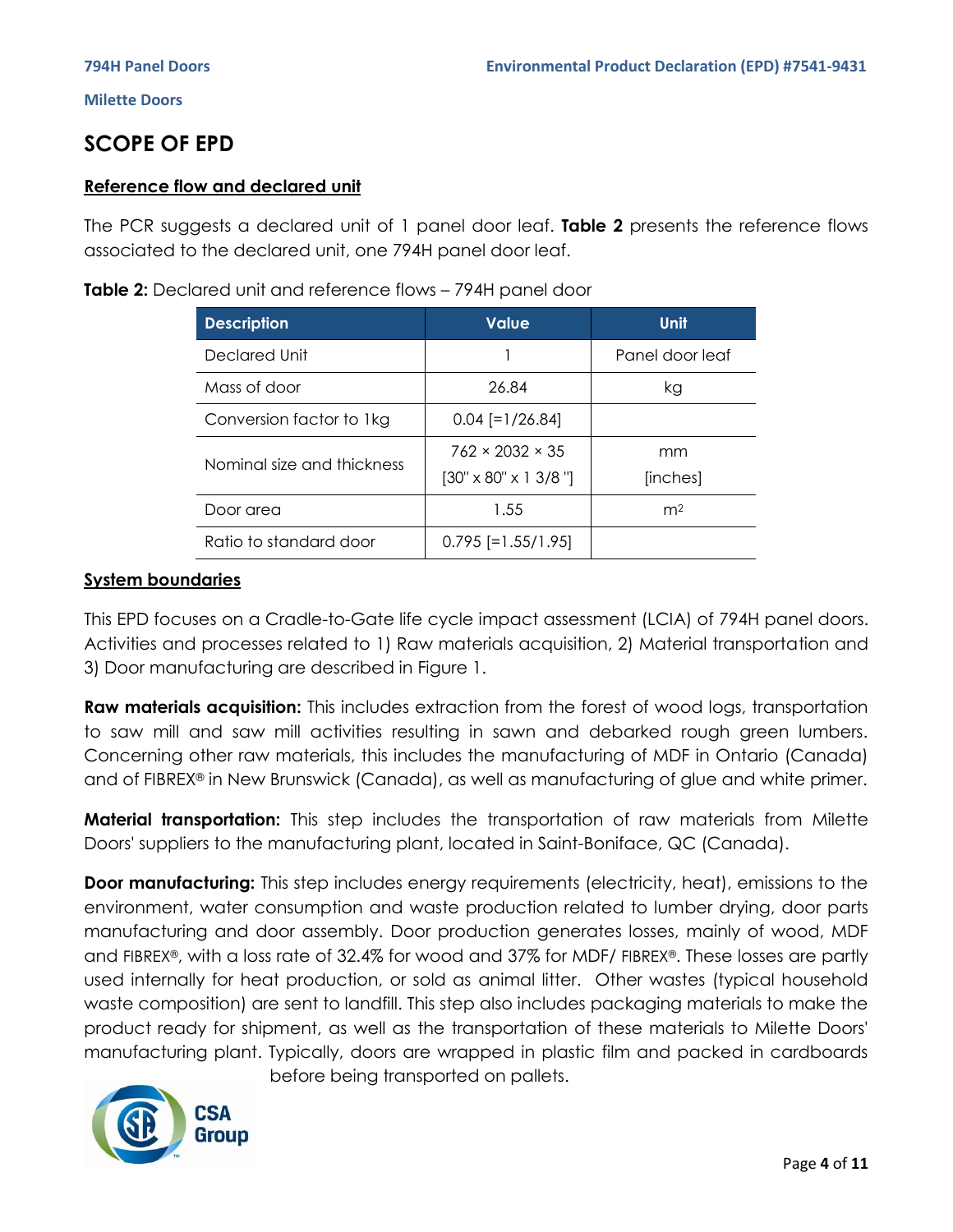



### **Calculation method**

The SimaPro software v 8.0.4.30, developed by PRé Consultants, was used to calculate the inventory and to assess potential environmental impacts associated with the inventoried emissions.

### **Data sources**

Inventory data was collected from the Milette Doors' manufacturing plant located in Saint-Boniface, QC, using a LCI questionnaire. Inventory data included both the overall annual production volumes at Milette Doors' manufacturing plant, as well as the annual production volume of the product under study, the amount of raw materials entering in the production of the 794H door, losses of these materials, distances and transportation mode for the raw materials supply, energy consumption, water consumption, waste production, and materials needed for packaging.

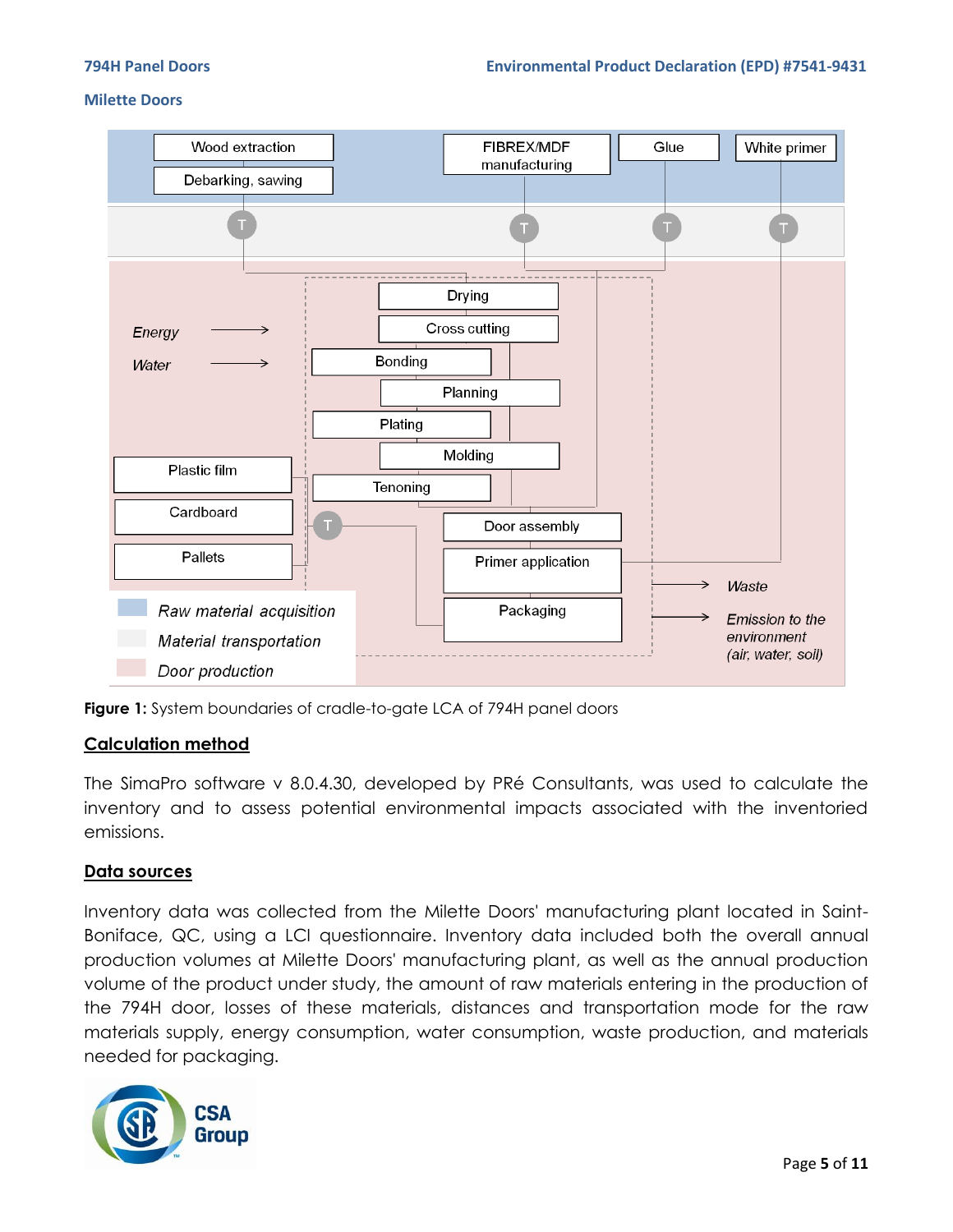Inventory data for wood extraction from forest (logs), transportation to saw mill and sawing (production of sawn lumber, rough, green) was provided by Athena [1], and is representative of a Canadian context. Inventory data for MDF production was also taken from Athena [2], and is representative of a Canadian context. When primary data was not available, the unit processes were selected either from the *ecoinvent* v3.1 database, one of the most comprehensive LCI databases currently available [3], or from the US LCI database [4], that is specific to a North American context

### **Data quality**

This study is specific to a particular manufacturer: Milette Doors. Primary data, mostly obtained from the manufacturer, is representative of the current technologies and materials used by this company. As primary data was collected directly from the only plant where panel doors are manufactured, it can be stated that they are 100% representative of the technologies in use and of the geographical areas. Data was collected so as to be representative of a full year 2014. Secondary data was used only for upstream processes. For some processes, the e*coinvent* database provided data representative of a Canadian context. These processes were used in priority. When necessary, the grid mix was changed for the grid mix of the province where the production takes place. When *ecoinvent* processes were not available for a North American context, processes were taken from the US LCI database.

### **Allocation**

Data relative to energy consumption (electricity, heat), emissions to the environment, water consumption and waste production was provided for the whole manufacturing plant.

ISO 14040 allocation procedure states that whenever possible, allocation should be avoided by collecting data related to the process under study or by expanding the product system. In the present case, data was provided for the Saint-Boniface manufacturing plant as a total value, and not specifically for panel doors. According to ISO 14040, step 2 consists of partitioning the inputs and outputs between the different products in a way that reflects the physical relationship between them.

This manufacturing plant produces hundreds of different door models. Nevertheless, all these products are doors and go through similar manufacturing steps. Their economic value difference is less than a factor of 10. Therefore, mass allocation is suitable to estimate the share of the total energy that can be assigned to each product. Similarly, mass allocation was used to determine the share of water consumption and waste production that can be assigned to panel doors. As 794H door was considered representative of all panel doors, its mass was used for mass allocation.

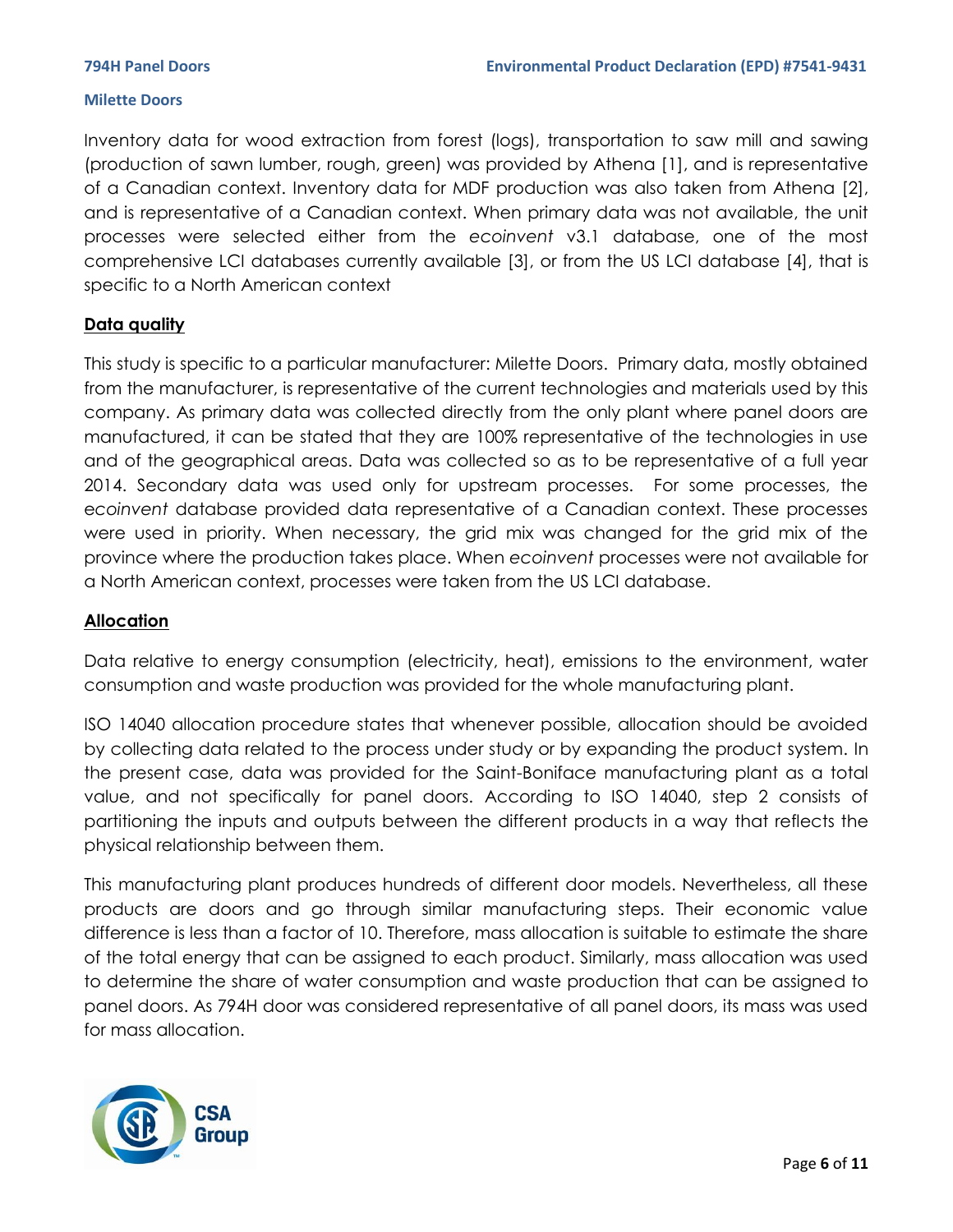### **Cut-off methodology**

According to the PCR [5], if a mass flow or energy flow represents less than 1% of the cumulative mass or energy flow of the system, it may be excluded from system boundaries. However, these flows should not have a relevant environmental impact. Also, at least 95% of the energy usage and mass flow shall be included.

In the present study, cut-off methodology was used for wood wastes: a part of wood and MDF losses are recycled internally for heat production. The rest of the sawdust and wood wastes are sold (low economic value, i.e. by-product) to be recycled as animal litter. Cut-off methodology was applied and no end-of-life was considered for these wastes. Similarly, no end-of-life was applied to wood waste and by products resulting from the sawing stage that are sold or given away to be used as hog fuel or other purposes.

### **Exclusions**

No data concerning the construction, maintenance or dismantling of the capital assets, daily transport of the employees, office work, business trips and other activities from Milette Doors' employees was included in the model. The model only takes into account processes associated with infrastructures that are already included in the *ecoinvent* modules.

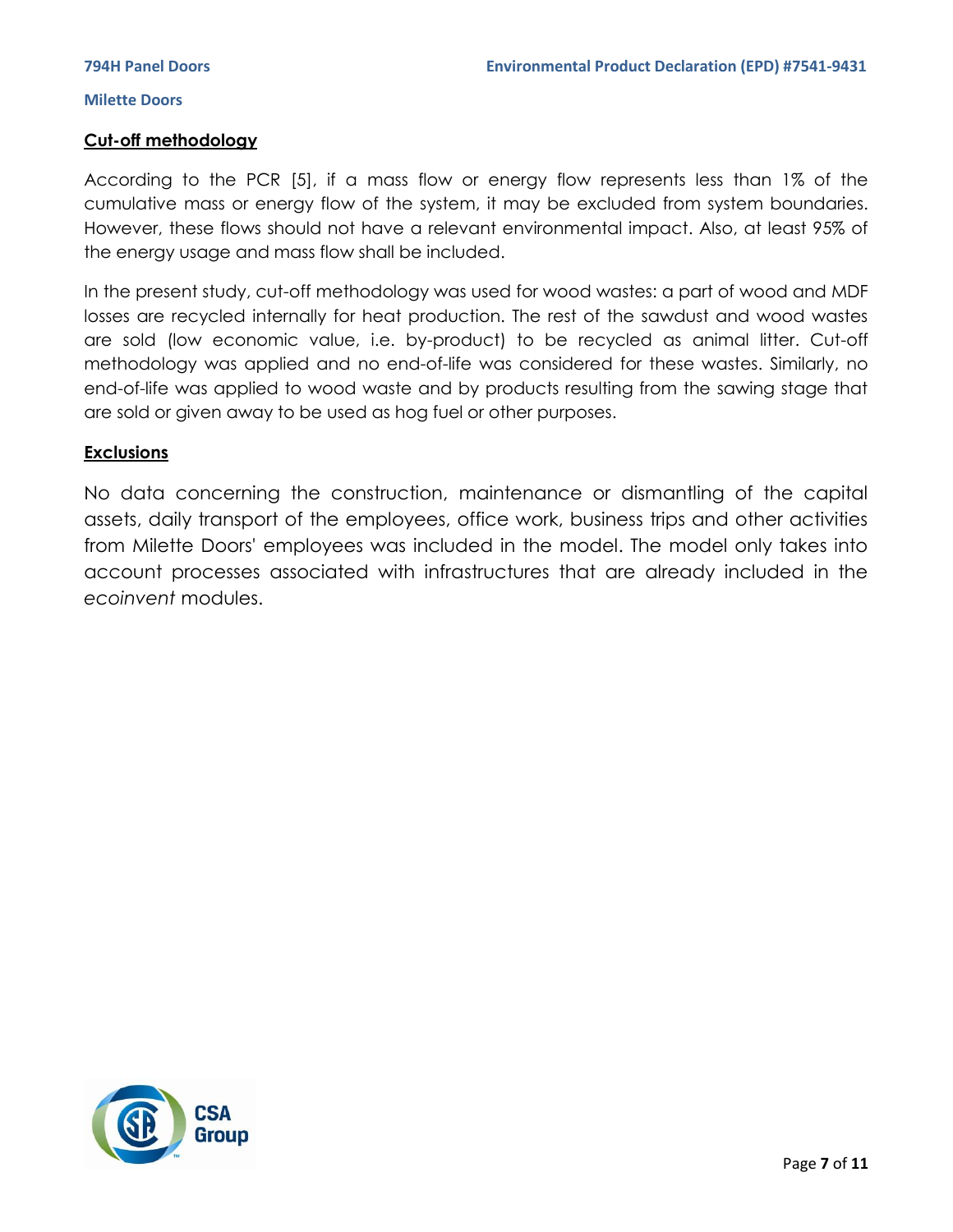## **ENVIRONMENTAL IMPACTS**

The five impact indicators required by the PCR[1], namely global warming potential (GWP), acidification potential, eutrophication potential, smog creation potential and ozone depletion potential, were calculated using the TRACI 2.1 impact assessment methodology developed by Bare and Gloria [6].

Table 3 presents the LCIA results for one 794H door unit using TRACI methodology, as well as primary energy consumption, consumption of renewable and non renewable material, water consumption and waste production.

| Table 3: LCIA results for one 794H panel door unit |  |
|----------------------------------------------------|--|
|----------------------------------------------------|--|

| <b>Environmental indicator</b>                        | Unit                  | One 794H panel door<br>unit |
|-------------------------------------------------------|-----------------------|-----------------------------|
| <b>Global Warming Potential</b>                       | kg CO <sub>2</sub> eq | 20.5                        |
| Acidification potential                               | kg SO <sub>2</sub> eq | 0.19                        |
| Eutrophication potential                              | kg N eq               | 0.040                       |
| Smog creation potential                               | kg O <sub>3</sub> eq  | 2.97                        |
| Ozone depletion potential                             | kg CFC-11 eq          | 9.53 E-07                   |
| Primary energy consumption                            |                       |                             |
| Non-renewable fossil                                  | MJ                    | 361                         |
| Non-renewable nuclear                                 | MJ                    | 76.2                        |
| Renewable (biomass)                                   | MJ                    | 123                         |
| Renewable (solar, wind, hydroelectric and geothermal) | MJ                    | 122                         |
| Feedstock, energy, renewable                          | MJ                    | 459                         |
| Resources consumption                                 |                       |                             |
| Non-renewable materials                               | kg                    | 3.2                         |
| Renewable materials                                   | kg                    | 46.4                        |
| Fresh water                                           | L                     | 131                         |
| Waste generated                                       |                       |                             |
| Non-hazardous                                         | kg                    | 3.53                        |
| Hazardous                                             | kg                    | 0.01                        |

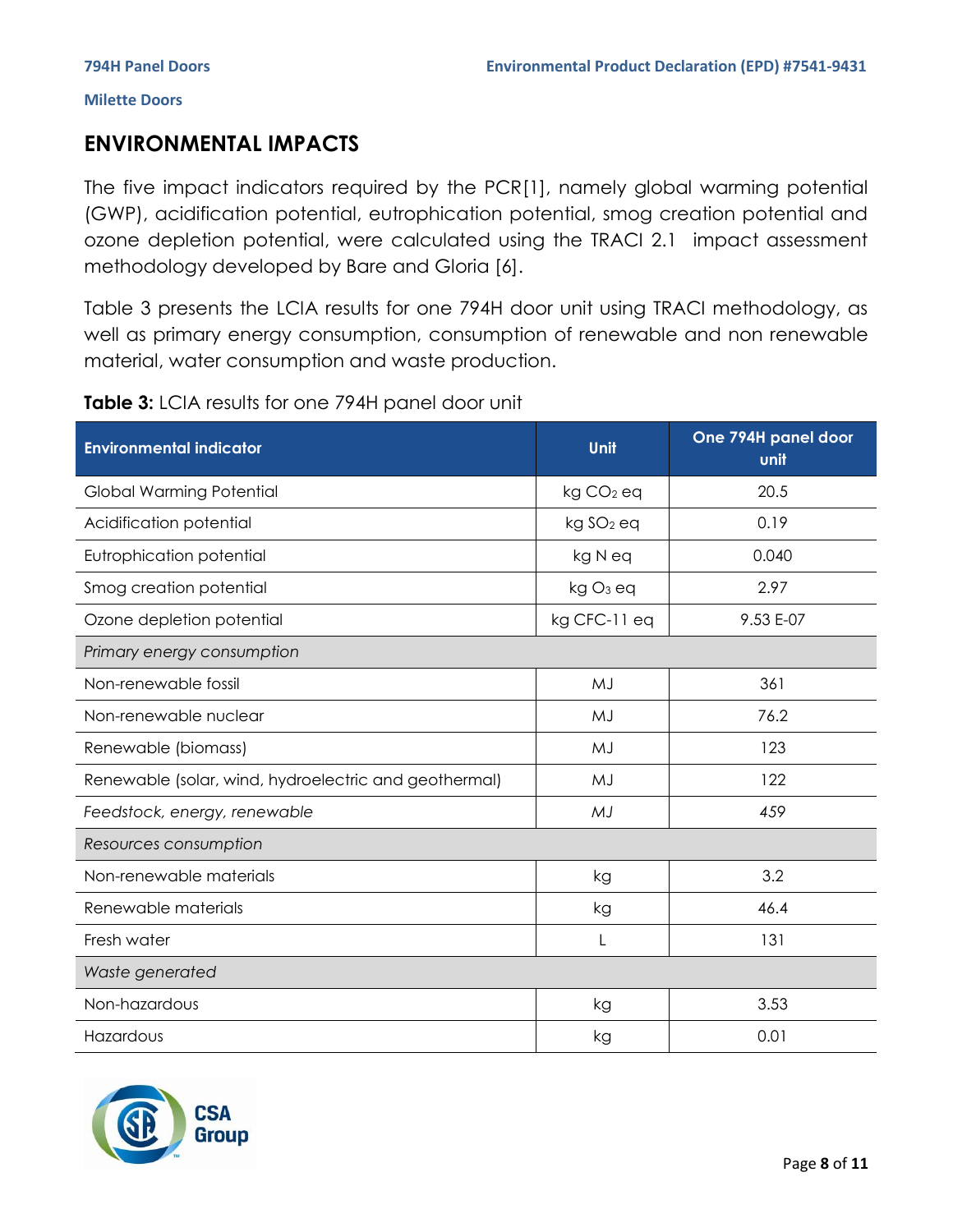### **Interpretation**

Figure 2 and Figure 3 present the relative contribution of raw materials acquisition, material transportation and door manufacturing to the LCIA impacts and to energy consumption.

Raw materials acquisition contributes for more than 70% of the impacts to global warming, acidification, eutrophication and ozone depletion. Raw materials acquisition is also the main contributor to energy consumption, except for renewable energy other than from biomass, where production stage is the main source of energy consumption.



**Figure 2:** Contribution of life cycle stages to the environmental impacts of one 794H panel door unit - TRACI Indicators



**Figure 3:** Contribution of life cycle stages to the environmental impacts of one 794H panel door unit - Energy consumption

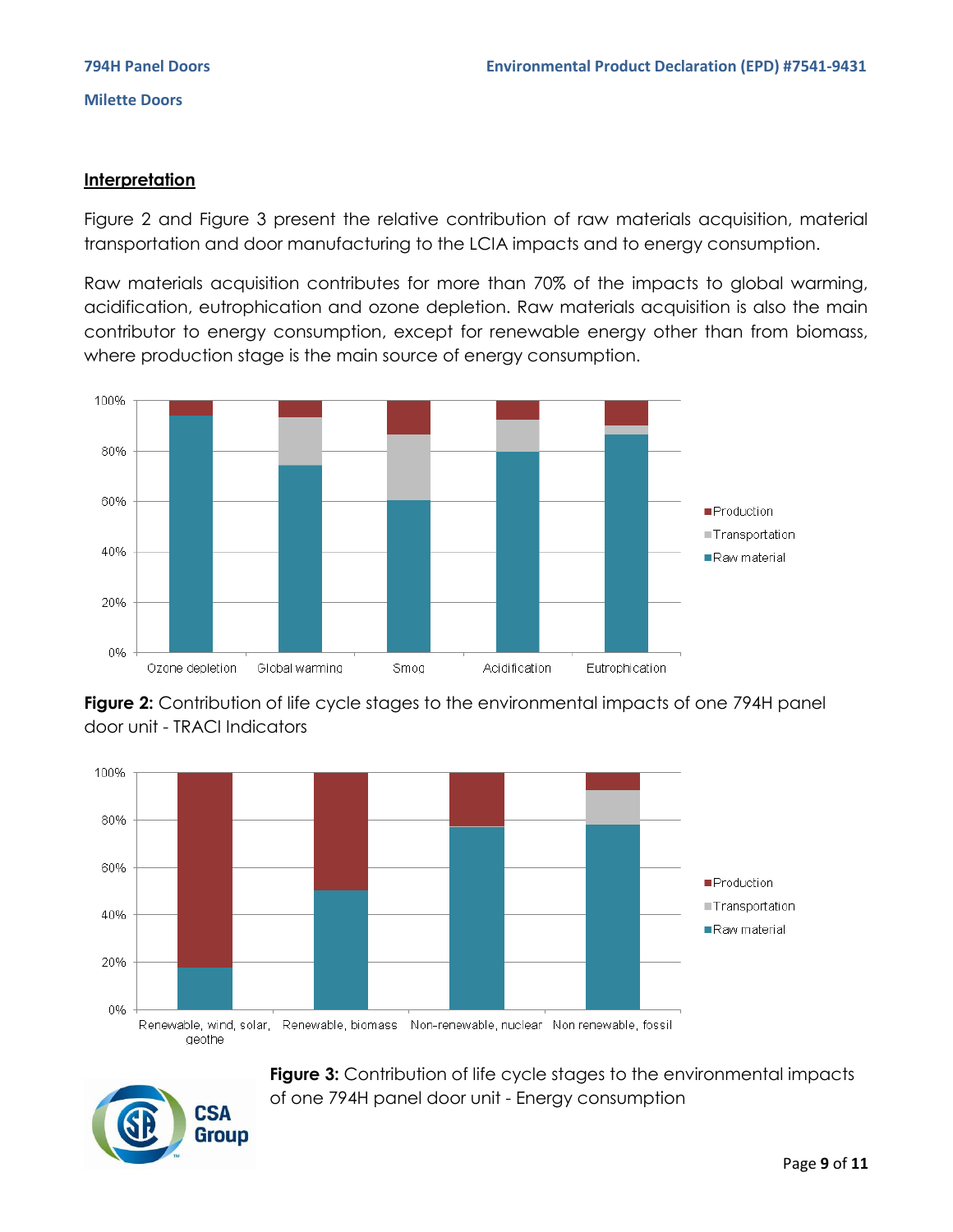## **ADDITIONAL ENVIRONMENTAL INFORMATION**

### **Biogenic carbon sequestration**

In accordance with the PCR [1], carbon sequestration of 794H panel doors is reported as additional environmental information in Table 4, but is not included in the global warming potential (GWP) impact measure since it is a cradle-to-gate EPD. Carbon sequestration in wood products has been calculated using the FPInnovations' Carbon Sequestration Calculator [\(https://fpinnovations.ca/ResearchProgram/environment-sustainability/epd](https://fpinnovations.ca/ResearchProgram/environment-sustainability/epd-program/Pages/default.aspx)[program/Pages/default.aspx\)](https://fpinnovations.ca/ResearchProgram/environment-sustainability/epd-program/Pages/default.aspx). This tool takes into account the biogenic carbon stored in wood, as well as the biogenic CO<sub>2</sub> and CH<sub>4</sub> emissions related to Gate-to-Grave processes that are not included in a Cradle-to-Gate LCA: wood recycling, landfilling or combustion. The present study does not claim net sequestration credit against Cradle-to-Gate carbon footprint.

**Table 4:** Parameters used in the FPInnovations' Carbon Sequestration Calculator

| Parameter                       | 1 panel door unit              |
|---------------------------------|--------------------------------|
| Oven dry mass                   | 23.2 kg                        |
| Carbon content of wood          | 50%                            |
|                                 |                                |
| Initial GHG credit <sup>*</sup> | $-42.53$ kg CO <sub>2</sub> eq |
| Total CO <sub>2</sub> emissions | 12.38 kg CO <sub>2</sub> eq    |
| Total CH <sub>4</sub> emissions | $0.17$ kg CH <sub>4</sub>      |
| <b>Net Global GWP credit</b>    | $-25.85$ kg $CO2$ eq           |

 $\,$  \* A 44/12 molecular weight ratio is applied, so GHG credit = - (23.2  $^*$  50%  $^*$  44/12) = -42.53 kg CO $_2$  eq

### **Others**

MDF products come from FSC®-Certified suppliers. Pine wood is purchased from two suppliers. One of them is specialized in North American Pine production and FSC®- Certified. MDF products are made of post-consumer wood residues.

Log sawing, for lumber production, produces by-products (bark, saw dust, pulp chips and chipper fines) that are recovered as hog fuel or other purposes.